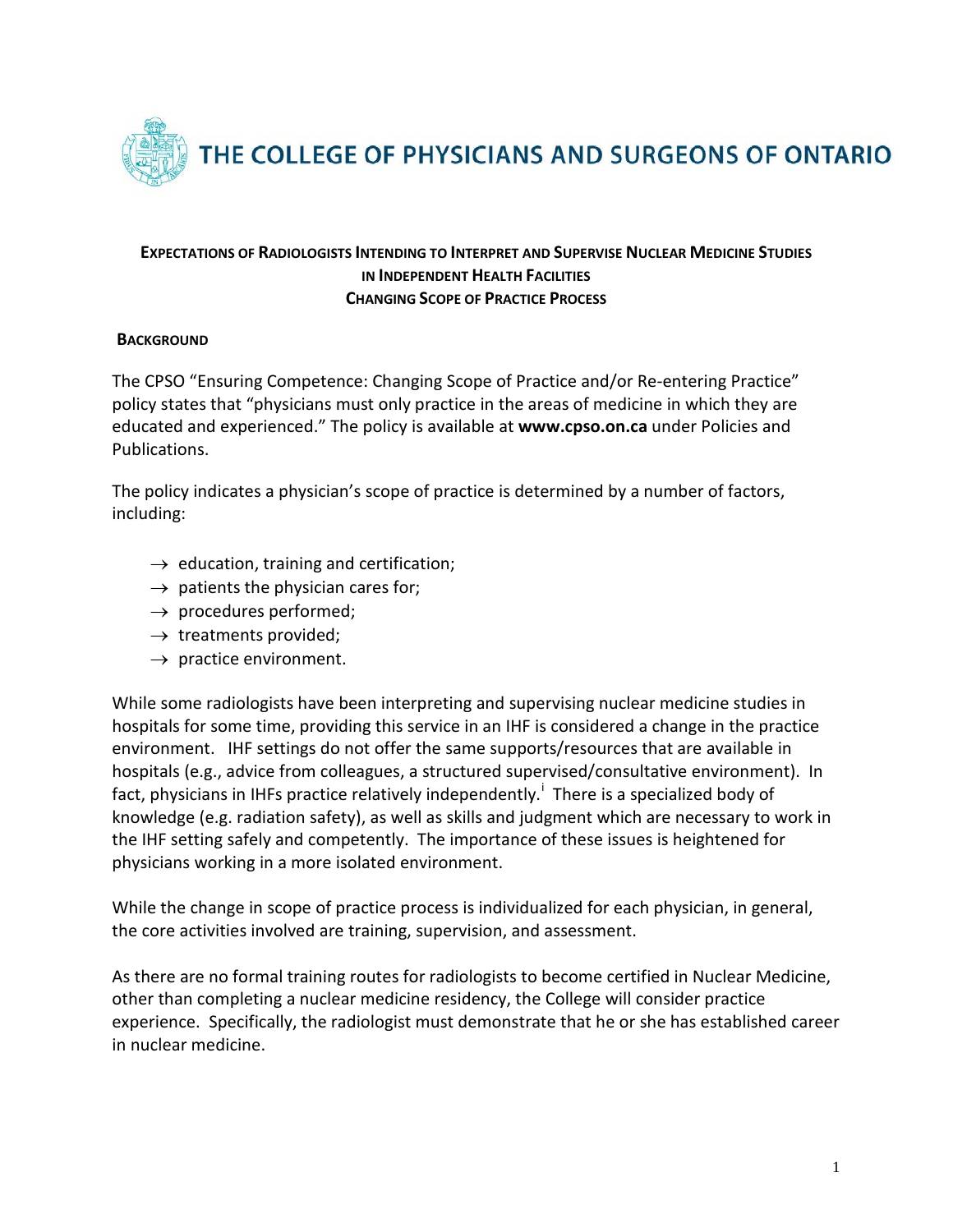For the College's initial review, the radiologist **must** provide a statement about the types of nuclear medicine studies he or she wishes to be able to interpret in an IHF setting, as well as evidence of the following:

- At least 5 (five) years of recent, consecutive practice experience in interpreting nuclear medicine studies in a hospital setting<sup>[ii](#page-4-1)</sup> in the form of letter(s) of support from the Chief of Diagnostic Imaging and the Chief of Nuclear Medicine (if different) from all applicable hospitals; letters must include:
	- o the types of studies and duration of time the physician interpreted nuclear medicine studies at the hospital;
	- o a description of the location where the physician obtained his or her experience in interpreting nuclear medicine studies, including a description of resources available to the physician, as well as access to a certified nuclear medicine physician.
	- o Chiefs' impression of the physician's skill, error rate compared to others, and any concerns about any of the studies being brought forward for consideration.
	- o verification that the physician is actively interpreting nuclear medicine studies at one of the hospital(s) at the time of the request to the CPSO, with an indication of which types of studies the physician has been interpreting, the duration of time the physician has been interpreting each type of study and the annual volume of each study interpreted.

In addition to the above, the radiologist should submit evidence of the following (all that applies):

- a) Training any academic or on-the-job training in interpreting nuclear medicine studies should be itemized. The College would generally expect a minimum of 6 months post grad training that includes clinical components as well as basic sciences, radiopharmacy, radiobiology and radiation safety.
- b) Research any published peer reviewed work in this field.
- c) Teaching/education any formal experience in teaching others how to perform the procedure.
- d) CPD documentation attesting to all CPD activities related to this field of practice. At a minimum, CPD activities should meet the requirements of the Royal College of Physicians and Surgeons of Canada for continuing professional development, and be relevant to the practice of nuclear medicine.

If the CPSO has determined that the radiologist has had an established career in nuclear medicine, then he or she would undergo the following steps:

• An assessment by a CPSO-appointed specialist in Nuclear Medicine or dual certified in Nuclear Medicine and Radiology of the Radiologist's hospital-based nuclear medicine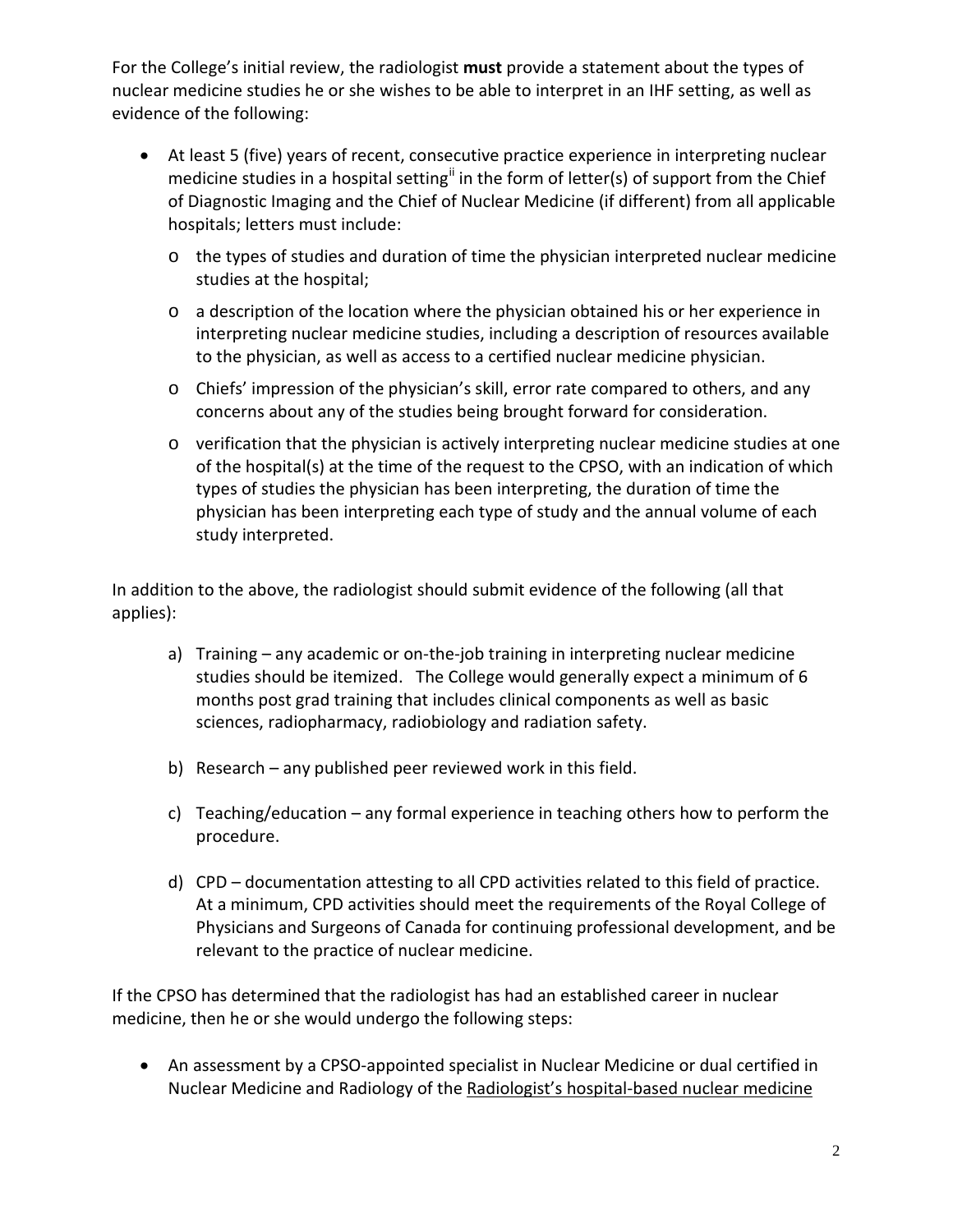reporting practice. If the results of the assessment indicate that the radiologist is interpreting nuclear medicine in a safe manner, then this will be followed by:

o A period of supervised practice (generally about six months) in the IHF setting with supervision reports provided by the IHF Quality Advisor at intervals specified by the CPSO;

## AND

o An assessment of the Radiologist's IHF-based practice, which would be done through a change in scope of practice assessment (at the radiologist's expense, as is the case with all scope assessments).

When determining the components of the assessment, various factors would be considered by the College, including: Radiologist's scope of nuclear medicine practice, Radiologist's former practice experience, contents of the hospital-based assessment report, and the quality and content of supervision reports provided to the College.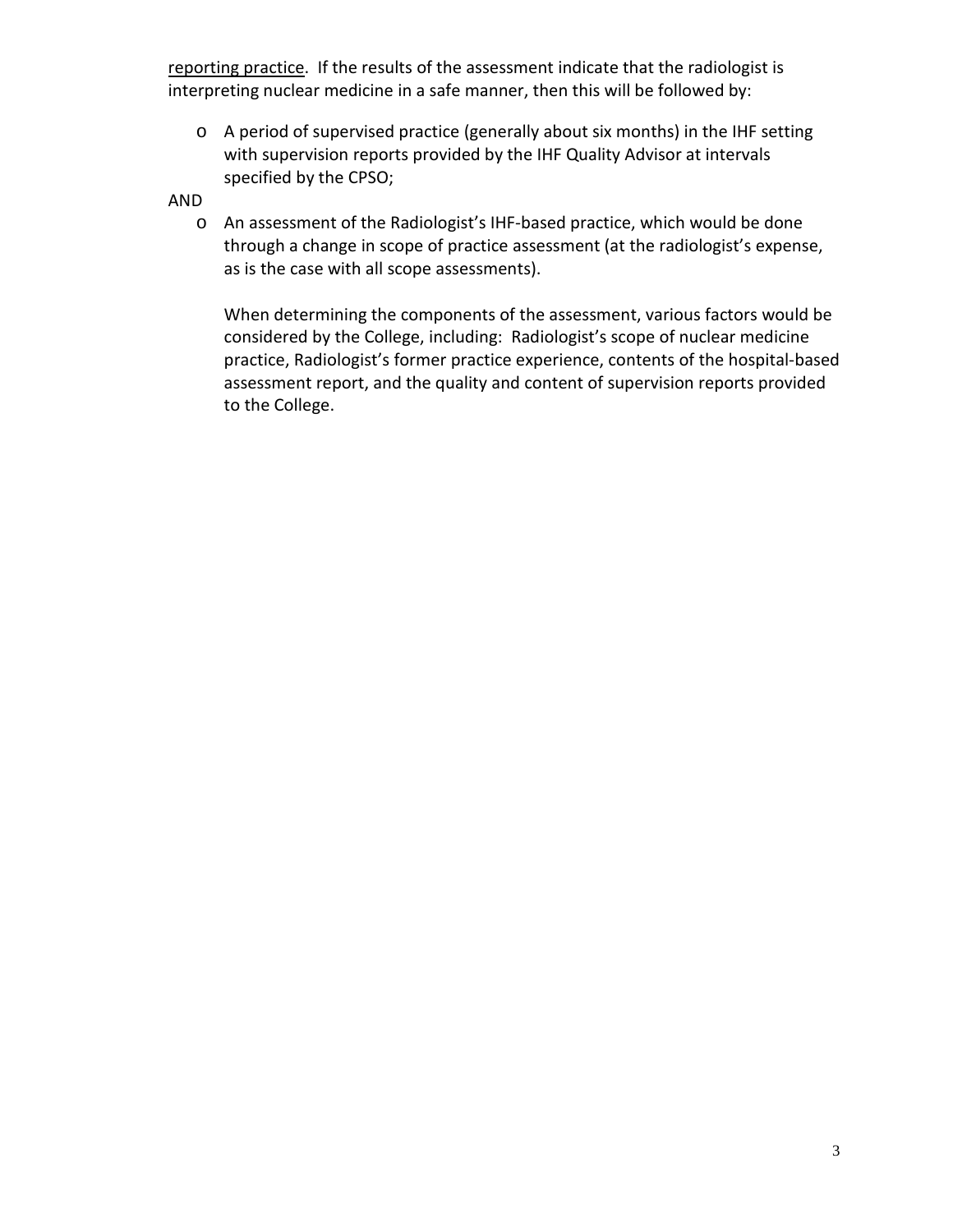## **CRITERIA AND PROCESS FOR RADIOLOGISTS INTENDING TO INTERPRET AND SUPERVISE NUCLEAR MEDICINE STUDIES IN IHFS**

| DEFINITION OF AN ESTABLISHED CAREER IN<br><b>NUCLEAR MEDICINE</b>                                                                                                                                                                                                                                                                                                                                                                                                                                                           | <b>SUPERVISION AND ASSESSMENT</b>                                                                                                                                                                                                                                                                                                                                                            |
|-----------------------------------------------------------------------------------------------------------------------------------------------------------------------------------------------------------------------------------------------------------------------------------------------------------------------------------------------------------------------------------------------------------------------------------------------------------------------------------------------------------------------------|----------------------------------------------------------------------------------------------------------------------------------------------------------------------------------------------------------------------------------------------------------------------------------------------------------------------------------------------------------------------------------------------|
| Radiologists MUST provide evidence of at least 5<br>(five) years of recent, consecutive practice<br>experience in interpreting nuclear medicine studies<br>in a hospital setting, including verification of actively<br>interpreting nuclear medicine studies at a hospital at<br>the time of the request to the CPSO.<br>In addition to the above, the College would consider<br>the following information (all that applies):<br>Training – any academic or on-the-job<br>a)<br>training in interpreting nuclear medicine | Supervision<br>$\rightarrow$ The radiologist would enter a phase<br>of structured supervision (generally<br>six months), whereby supervision<br>might initially be moderate, if<br>necessary. Graded supervision<br>would generally apply.<br>$\rightarrow$ The IHF's Quality Advisor (QA)<br>would monitor the radiologist's<br>work through the IHF's usual quality<br>assurance process". |
| studies (outlined above).                                                                                                                                                                                                                                                                                                                                                                                                                                                                                                   | <b>Assessment</b>                                                                                                                                                                                                                                                                                                                                                                            |
| b) Research - any articles, studies, etc., in this<br>field.                                                                                                                                                                                                                                                                                                                                                                                                                                                                | $\rightarrow$ A "changing scope of practice"<br>assessment of the Radiologist's IHF-<br>based practice at the Radiologist's<br>expense, as is the case with all scope<br>assessments.                                                                                                                                                                                                        |
| Teaching/education - formal experience in<br>c)<br>teaching others how to perform the<br>procedure.                                                                                                                                                                                                                                                                                                                                                                                                                         |                                                                                                                                                                                                                                                                                                                                                                                              |
| d) CPD - documentation attesting to all CPD<br>activities related to this field of practice.                                                                                                                                                                                                                                                                                                                                                                                                                                |                                                                                                                                                                                                                                                                                                                                                                                              |
| The CPSO would review the above information and<br>make a decision about whether the radiologist has<br>had an established career in interpreting nuclear<br>medicine studies; if yes, this would be followed by an<br>assessment of the radiologist's hospital-based<br>practice in nuclear medicine to be facilitated by the<br>College. If safe, then the radiologist would proceed<br>to the supervision and assessment phases.                                                                                         |                                                                                                                                                                                                                                                                                                                                                                                              |